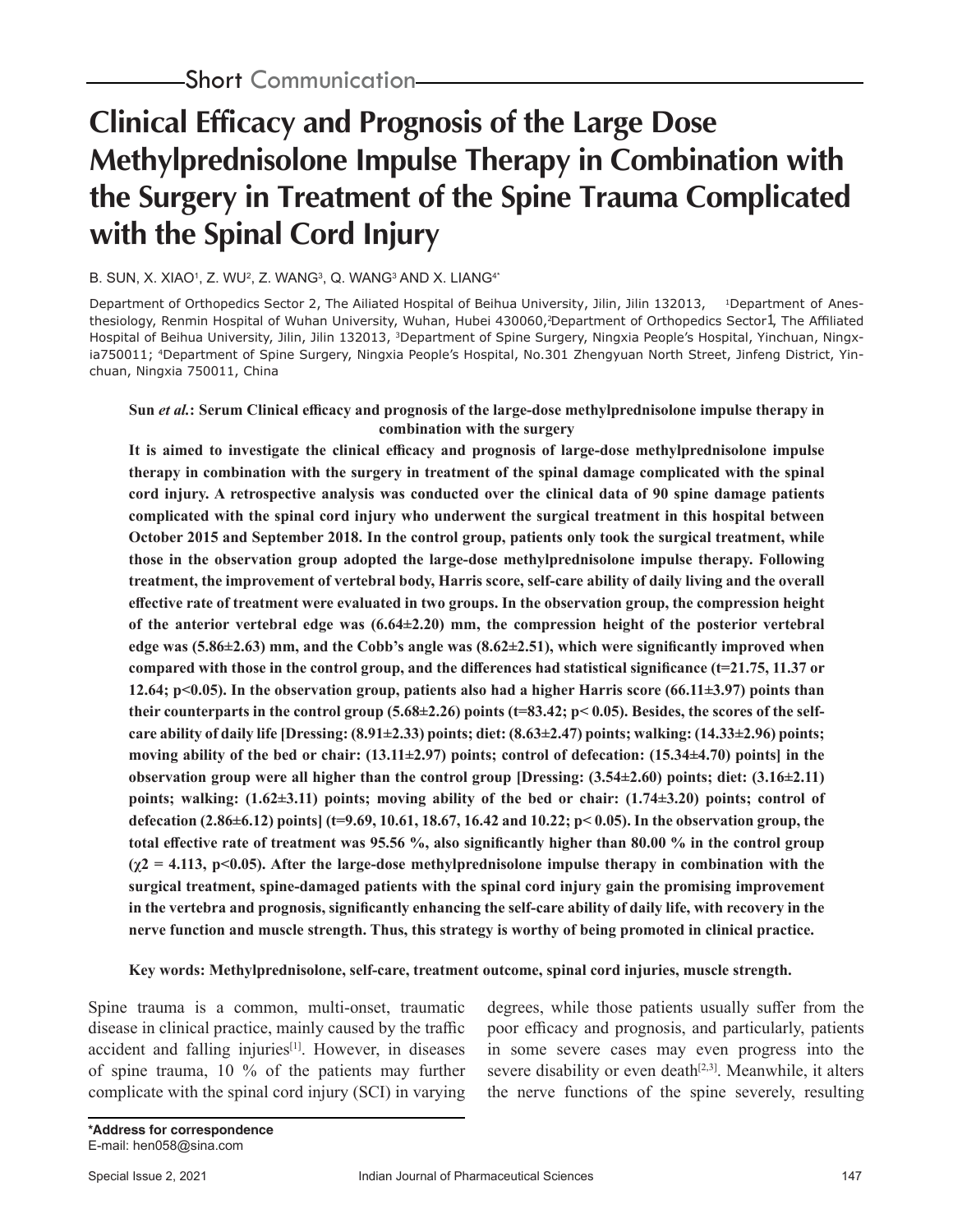in the dysfunction in feeling or motion and affecting the self-care ability of daily life of patients. Thus, it severely burdens the patients and their family $[4,5]$ . To elaborate the therapeutic strategy for the spine trauma complicated with the SCI and the corresponding prognosis, we compared the changes in vertebra, Harris score and self-care ability of daily life of 90 spinedamaged patients with SCI who underwent the surgical treatment between October 2015 and September 2018 in this hospital, and the detailed information is reported as follows. A total of 90 spine-damaged patients with SCI who underwent the surgical treatment between October 2015 and September 2018 in this hospital were enrolled into this study, and divided randomly into two groups, the control group and the observation group, with 45 patients in each group. In the control group, there were 30 males and 15 females, aged from 20 to 69 y old, with an average of  $(42.8\pm5.5)$  y old. Cause of injury: 16 patients were caused by the traffic accident, 12 by the falling down, 10 by the crashing injury and 7 by falling injury. Type of fracture: 20 patients had the rotate dislocation, 9 had the burst fracture, 9 had the type II bending compression fracture and 7 had the type III bending compression fracture. Site of fracture: 18 patients had fracture in lumbar segments (L) 2, 9 in L11, 8 in thoracic segments (T) 10, 7 in T11 and 3 in T12. In the observation group, there were 31 males and 14 females, aged from 21 to 68 y old, with an average of  $(42.6\pm5.3)$  y old. Cause of injury: 17 patients were caused by the traffic accident, 12 by the falling down, 9 by the crashing injury and 7 by falling injury. Type of fracture: 21 patients had the rotate dislocation, 9 had the burst fracture, 8 had the type II bending compression fracture and 7 had the type III bending compression fracture. Site of fracture: 17 patients had fracture in L2, 10 in L11, 8 in T10, 7 in T11 and 3 in T12. Differences in the general data showed no statistical significance  $(p>0.05)$ . This study was approved by the Ethic Committee of the hospital, and subjects or their family had signed the written informed consents before enrollment. Prior to the operation, patients took the prophylactic antibiotics and mannitol intravenously. All patients were advised to take the general anesthesia, and surgical methods were chosen upon the condition of patients. In the control group, patients underwent the subtotal corpectomy of the affected vertebra, and the surrounding intravertebral discs were all removed but the endplate was retained. Procedures are introduced in brief as follows: At the time of anterior decompression of the spinal canal, spinal canal was opened appropriately for inserting the fixators from the bones and ribs, followed by the suitable decompression; In the posterior approach operation, laminectomy was adopted to fix the pedicle of vertebral arch, which, according to the condition of patients, was open and compressed, and bone graft fusion was performed at the posterior, lateral processus transversus; During the combined anterior and posterior approach, patients were required to keep in prone position, and the vertebra was fixed at the posterior pedicle, and then in the right lateral position, pleura was incised to expose the lesions; following the treatment of the vessels inside the vertebra, subtotal corpectomy of the affected vertebra was carried out to eliminate the compression status in the anterior spine, and the ipsilateral iliac was utilized to support the implanted bones, followed by internal fixation of steel plate for treatment. For patients in the observation group, they went through the anterior approach, posterior approach or combined anterior and posterior approach plus the large-dose methylprednisolone impulse therapy (SFDA Approval No.: H20080284). At 15 min after injury, intravenous infusion at dose of 30 mg/kg was advised, at 1 h, drip transfusion at a dose of 5.4 mg/kg/h for 3 to 8 h was advised. After operation, all patients underwent the dehydration therapy, nutritional support and antiinfection therapy. Comparison of the transformation of vertebra between two groups; Comparison of the Harris scores between two groups; Comparison of the self-care ability of the daily life of patients between two groups. Indexes of the vertebral transformation included the compression height of the vertebral anterior edge, compression height of the vertebral posterior edge, Cobb's angle and the lower levels indicated promising transformation. Evaluation of the prognosis of patients by Harris scores was carried out from the aspects, including deformity, pains, motion range and function of joint, with a total score of 100 points and a higher score represented the better prognosis. The self-care ability of daily life of patients was evaluated from 5 dimensions, including the abilities of dressing, diet, walking, moving chairs or beds and control of defecation, and a higher score represented the more potent self-care ability of daily life. Excellence: Obvious improvement or thorough restoration of the nerve function and muscular strength; Improvement: recovery in the nerve function and muscular strength; failure: not satisfying the criteria of improvement. The total effective rate of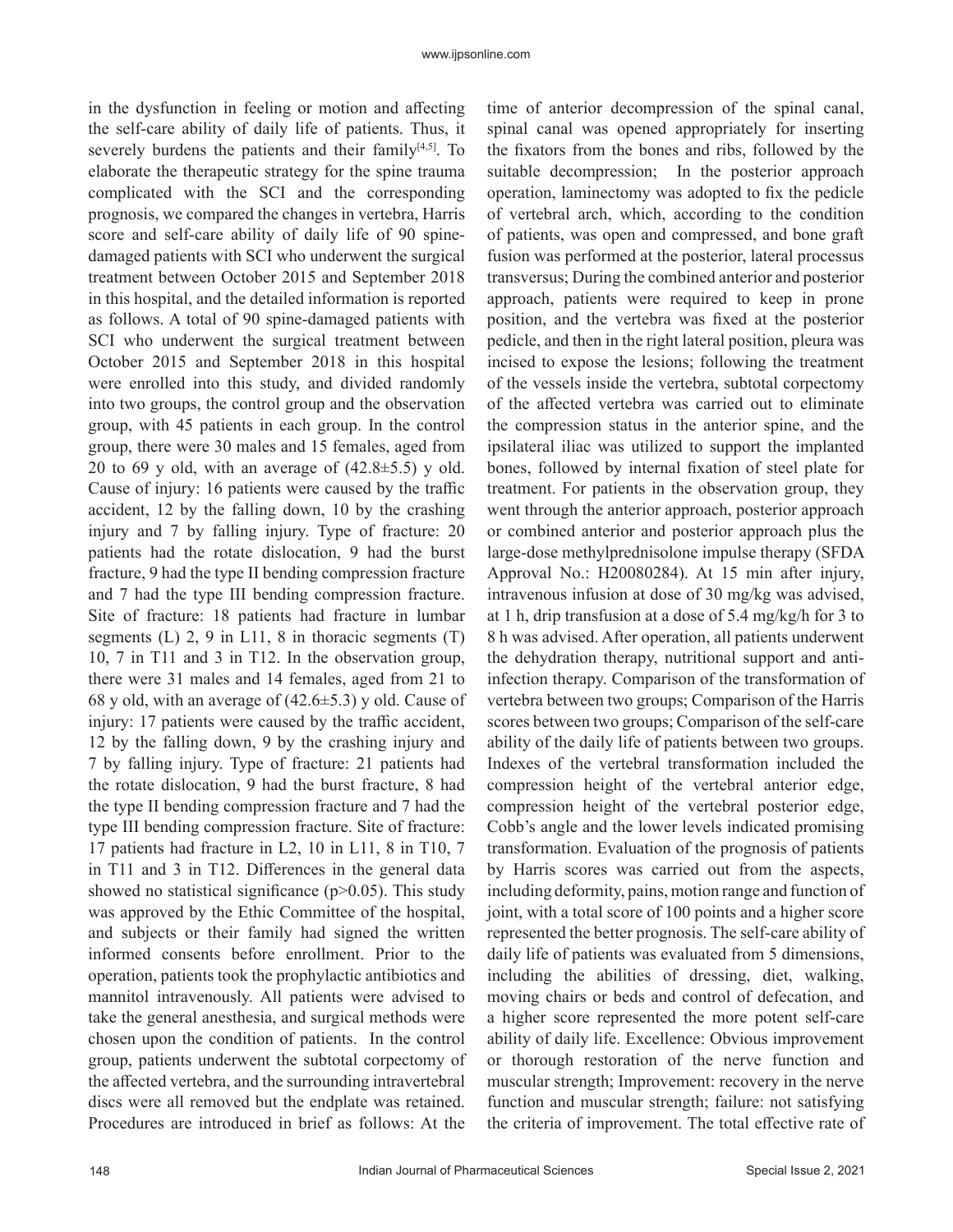treatment=(Cases of excellence+cases of improvement)/ total cases×100.00 %. Data were analyzed in the SPSS 22.0 software. Measurement data were expressed in means±standard deviation, and compared by using the t test. p<0.05 indicated the statistical significance of the difference. The vertebral transformation of patients in the observation group was superior to that in the control group and the difference had statistical significance (p<0.05; Table 1). For Harris scores, a higher score was found in the observation group, instead of the control group (p<0.05; Table 2). As for the self-care ability of daily life, patients in the observation group performed much better than their counterparts in the control group and the differences had statistical significance ( $p$ <0.05; Table 3). In the observation group, the total effective rate of treatment was 95.56 %, also significantly higher than 80.00 % in the control group ( $p<0.05$ ; Table 4).

Rapid development in the industries of construction and transportation has brought about severe problems in the spine trauma caused by the crashing injury, falling injury or traffic accidents<sup>[6]</sup>. Apart from the severe and complicated condition, patients usually suffer from other injuries, such as SCI, one of the complications with a high incidence rate. Spinal trauma complicated with SCI complicates the condition of patients, and the increased difficulty in treatment and poor prognosis also contribute to the high morbidity and mortality rates $[7,8]$ . Thus, it is quite necessary to develop a new strategy to improve the prognosis of spinal trauma complicated with the SCI. Surgical treatment is inevitable for spinedamaged patients with SCI for surgical treatment can remove the nerve compression and improve the stability of spine, which is conducive to facilitating the recovery of the spinal sequence<sup>[9,10]</sup>. Surgery has the following

| Group                    | Compression height of the<br>vertebral anterior edge<br>(mm) | Compression height of the<br>vertebral posterior edge<br>(mm) | Cobb's angle $(°)$ |
|--------------------------|--------------------------------------------------------------|---------------------------------------------------------------|--------------------|
| Observation group (n=45) | $6.64 \pm 2.20$                                              | $5.86 \pm 2.63$                                               | $8.62 \pm 2.51$    |
| Control group (n=45)     | $35.11 \pm 7.97$                                             | $23.34 \pm 6.21$                                              | $21.6 \pm 5.85$    |
|                          | 21.75                                                        | 11.37                                                         | 12.64              |
| p                        | < 0.05                                                       | < 0.05                                                        | < 0.05             |

 $\bar{x}$ ±s=means±standard deviation, p<0.05 indicated the statistical significance of the difference.

## **TABLE 2: COMPARISON OF THE HARRIS SCORES BETWEEN TWO GROUPS [(x̅±s), POINTS]**

| Group                    | <b>Harris scores</b> |
|--------------------------|----------------------|
| Observation group (n=45) | $66.11 \pm 3.97$     |
| Control group (n=45)     | $5.68 \pm 2.26$      |
|                          | 83.42                |
| p                        | < 0.05               |

 $x_{\pm}$ s= means±standard deviation, p<0.05 indicated the statistical significance of the difference.

#### **TABLE 3: COMPARISONS OF THE SELF-CARE ABILITY OF DAILY LIFE BETWEEN TWO GROUPS**

| Group                         | <b>Dressing</b> | <b>Diet</b>     | <b>Walking</b>   | Moving chairs or<br>beds | Control of<br>defecation |
|-------------------------------|-----------------|-----------------|------------------|--------------------------|--------------------------|
| Observation group<br>$(n=45)$ | $8.91 \pm 2.33$ | $8.63 \pm 2.47$ | $14.33 \pm 2.96$ | $13.11 \pm 2.97$         | $15.34{\pm}4.70$         |
| Control group<br>$(n=45)$     | $3.54 \pm 2.60$ | $3.16 \pm 2.11$ | $1.62 \pm 3.11$  | $1.74 \pm 3.20$          | $2.86 \pm 6.12$          |
|                               | 9.69            | 10.61           | 18.67            | 16.42                    | 10.22                    |
| р                             | < 0.05          | < 0.05          | < 0.05           | < 0.05                   | < 0.05                   |

 $x$ <sup> $±$ </sup>s= means±standard deviation, p<0.05 indicated the statistical significance of the difference.

### **TABLE 4: COMPARISON OF THE TOTAL EFFECTIVE RATE OF TREATMENT BETWEEN TWO GROUPS [n (%)]**

| Group             |    | <b>Failure</b> | Improvement | <b>Excellence</b> | Total effective rate |
|-------------------|----|----------------|-------------|-------------------|----------------------|
| Observation group | 45 | 2(4.44)        | 20(44.44)   | 23(51.12)         | 43(95.56)            |
| Control group     | 45 | 9(20.00)       | 16(35.56)   | 20(44.44)         | 36(80.00)            |
|                   |    |                |             |                   | 4.113                |
| p                 |    |                |             |                   | < 0.05               |
| $\sim$            |    |                |             |                   |                      |

 $\overline{x}$ ±s= means±standard deviation, p<0.05 indicated the statistical significance of the difference.